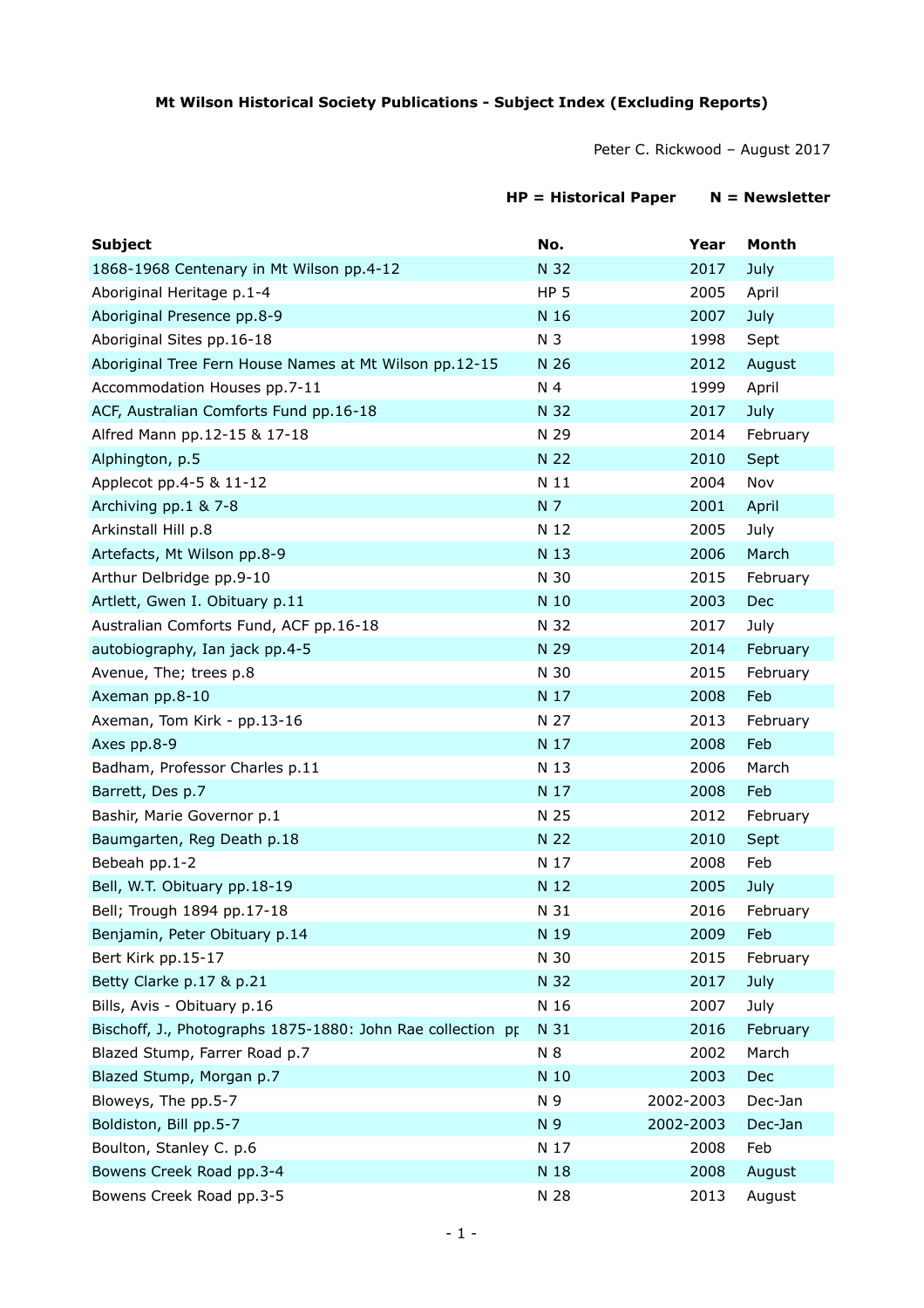| <b>Subject</b>                               | No.            | Year | Month      |
|----------------------------------------------|----------------|------|------------|
| Braybrooke, Zaharah & John, Life Members p.2 | N 24           | 2011 | August     |
| Brennan, Rodney Obituary p.13                | N 14           | 2006 | Aug        |
| Brooks, Rod Obituary p.16                    | N 13           | 2006 | March      |
| Bullock Trough 1894; near Bell pp.17-18      | N 31           | 2016 | February   |
| Caleys Haycock p.8                           | N 12           | 2005 | July       |
| Campanella pp.5-9 & 13-15                    | N 22           | 2010 | Sept       |
| Carisbrook p.2                               | N 16           | 2007 | July       |
| Carisbrook pp.9-11                           | N 5            | 1999 | <b>Oct</b> |
| Carisbrook pp.13-14                          | N 23           | 2011 | Feb.       |
| Cathedral and Wynnel Reserves p.8            | N 24           | 2011 | August     |
| Cathedral Reserve pp.7-9                     | N 26           | 2012 | August     |
| Centenary Dinner pp.8-10                     | N 32           | 2017 | July       |
| Centenary in Mt Wilson pp.4-12               | N 32           | 2017 | July       |
| Centenary WWI pp.11-19                       | N 30           | 2015 | February   |
| Cherry Cottage Sign pp.11-12                 | N 18           | 2008 | August     |
| Chimney Cottage p.8                          | N 16           | 2007 | July       |
| Church, St George's p.5                      | N 10           | 2003 | Dec        |
| Church, St George's pp.4-6                   | N 15           | 2007 | Feb        |
| Clark Family pp.10-11                        | N 15           | 2007 | Feb        |
| Clark family pp.14-16                        | N 25           | 2012 | February   |
| Clark, Margaret, Obituary p.3                | N 25           | 2012 | February   |
| Clarke family pp.18-21                       | N 32           | 2017 | July       |
| Clarke, Betty Memories pp.3 & 6-7            | N 11           | 2004 | Nov        |
| Collard, Max Obituary pp.14-15               | N 18           | 2008 | August     |
| Cottrell-Dormer, Rev. Harry p.14             | N <sub>3</sub> | 1998 | Sept       |
| Croker, Alan, Turkish Bath Restoration p.4   | N 25           | 2012 | February   |
| Currey, C. pp.1 & 8-11                       | N 16           | 2007 | July       |
| Currey, C.H. pp.9-10                         | N 25           | 2012 | February   |
| Delbridge Arthur pp.9-10                     | N 30           | 2015 | February   |
| Delbridge, Arthur Hon. Life Membership p.2   | N 4            | 1999 | April      |
| Delbridge, Arthur Hon. Life Membership p.4   | N 22           | 2010 | Sept       |
| Delbridge, Arthur Retirement pp.2-3          | N 21           | 2010 | Feb        |
| Delbridge, Nick Hon. Life Membership p.2     | N 4            | 1999 | April      |
| Dennarque pp.4-6                             | N 20           | 2009 | Aug        |
| Dennarque, p.5                               | N 21           | 2010 | Feb        |
| Dennarque: Bart Moran p.9                    | N 31           | 2016 | February   |
| Diaries, Merewether pp.17-18                 | N 22           | 2010 | Sept       |
| Du Faur, Eccleston p.9                       | N <sub>1</sub> | 1997 | August     |
| Du Faur, Eccleston pp.1 & 15-16 & 20         | N 4            | 1999 | April      |
| Du Faurs Rock p.9                            | N <sub>1</sub> | 1997 | August     |
| Early Days Mt Irvine pp.4-5                  | N 16           | 2007 | July       |
| Early Days Mt Irvine pp.1 & 6-10             | N 18           | 2008 | August     |
| Eccleston Du Faur p.9                        | N <sub>1</sub> | 1997 | August     |
| Eccleston Du Faur pp.1 & 15-16 & 20          | N 4            | 1999 | April      |
| Ellis Reynolds, Obituary p.5, pp.6-8         | N 30           | 2015 | February   |
| European Settlers pp.10-11                   | N 16           | 2007 | July       |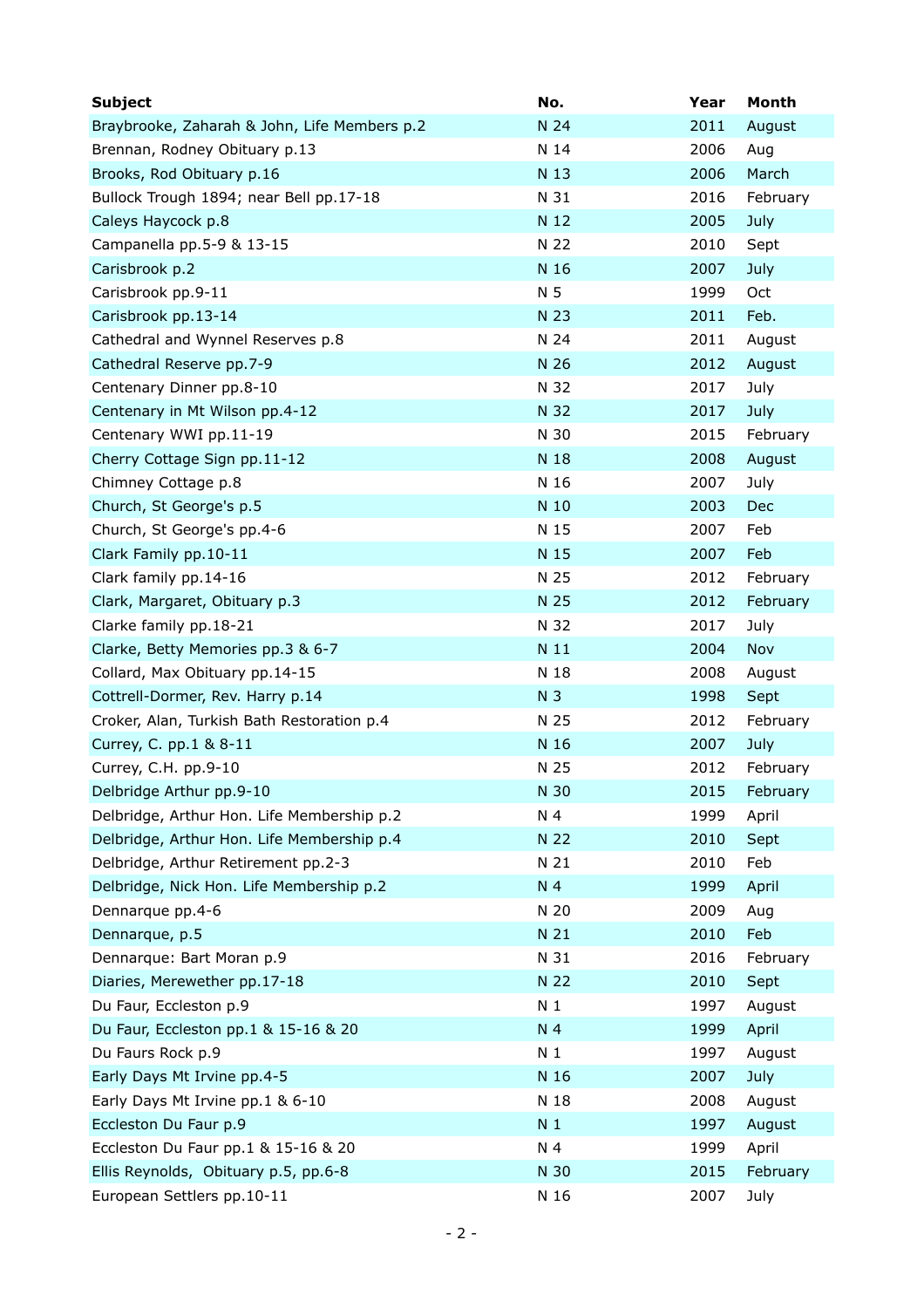| <b>Subject</b>                                      | No.            | Year | Month    |
|-----------------------------------------------------|----------------|------|----------|
| Farquhar, Margaret Recollections 1935 pp.1 & 6-8    | N 21           | 2010 | Feb      |
| Farrer Road pp.10-11                                | N 13           | 2006 | March    |
| Farrer Road, Blazed Stump p.7                       | N 8            | 2002 | March    |
| Field Selection p.8                                 | N 12           | 2005 | July     |
| Finato, Floss Obituary pp.15-16                     | N 20           | 2009 | Aug      |
| Fleur Herscovitch, New Life Member pp.15-16         | N 26           | 2012 | August   |
| Flower Show 1968 pp.11-12                           | N 32           | 2017 | July     |
| Founders Corner pp.9-10                             | N 28           | 2013 | August   |
| Founders Wood pp.9-19                               | N 28           | 2013 | August   |
| Fraser, Hugh Obituary pp.18-19                      | N 23           | 2011 | Feb.     |
| Fred Mann Pottery p.1                               | N 20           | 2009 | Aug      |
| Fred Mann's pottery pp.2, 11                        | N 25           | 2012 | February |
| Fromel, Meg, cards and prints p.3                   | N 24           | 2011 | August   |
| Fromel, Meg, launch, speech by John Valder, pp.7-10 | N 25           | 2012 | February |
| Fromel, Meg, linocut prints pp.2, 5                 | N 25           | 2012 | February |
| Fuel Crisis 1940s pp.4-5                            | N 18           | 2008 | August   |
| Gailey, Bruce & Sue Departure p.4                   | N 11           | 2004 | Nov      |
| Geology Mt Wilson p.12                              | N <sub>2</sub> | 1998 | Feb      |
| Governor Marie Bashir p.1                           | N 25           | 2012 | February |
| Gregson family pp.12-15                             | N 30           | 2015 | February |
| Gregson Family pp.4-5 & 11-13                       | N 11           | 2004 | Nov      |
| Gregson, Edward Jesse pp.12-15                      | N 30           | 2015 | February |
| Gregson, William H. pp.10-12                        | N 19           | 2009 | Feb      |
| Gunn, Elly & Alan pp.15-17                          | N 23           | 2011 | Feb.     |
| Hake, Denys p.12                                    | N 30           | 2015 | February |
| Hall family pp.12-14                                | N 25           | 2012 | February |
| Hall, Mt Wilson Opened p.6                          | N 10           | 2003 | Dec      |
| Hall, William pp.12-16                              | N 25           | 2012 | February |
| Halliday, Alison pp.17-18                           | N 23           | 2011 | Feb.     |
| Hatswell, Edwin E.C. (Ted) pp.11-12                 | N 15           | 2007 | Feb      |
| Hay, William pp.13-15                               | N 16           | 2007 | July     |
| Hay, William p.6                                    | N 24           | 2011 | August   |
| Henderson, Winsome Obituary p.11                    | N <sub>2</sub> | 1998 | Feb      |
| Heritage Sites, p.18                                | N 22           | 2010 | Sept     |
| Historians pp.4 & 6-7                               | N 29           | 2014 | February |
| Historic Houses of Mudgee book launch pp.6-7        | N 26           | 2012 | August   |
| Historical Society 1997-2016 pp.12-15               | N 32           | 2017 | July     |
| Historical Society origins p.5                      | N 30           | 2015 | February |
| Hon. Life Memberships p.2                           | N 4            | 1999 | April    |
| Hon. Life Memberships pp.1-2 & 8                    | N 15           | 2007 | Feb      |
| Hon. Life Memberships p.4                           | N 22           | 2010 | Sept     |
| Horses of the Mountains pp.1 & 9-18                 | N 23           | 2011 | Feb.     |
| House Names at Mt Wilson pp.12-15                   | N 26           | 2012 | August   |
| Houses, Accommodation pp.7-11                       | N 4            | 1999 | April    |
| Ian Jack autobiography pp.4-5                       | N 29           | 2014 | February |
| Indigenous Presence pp.8-9                          | N 16           | 2007 | July     |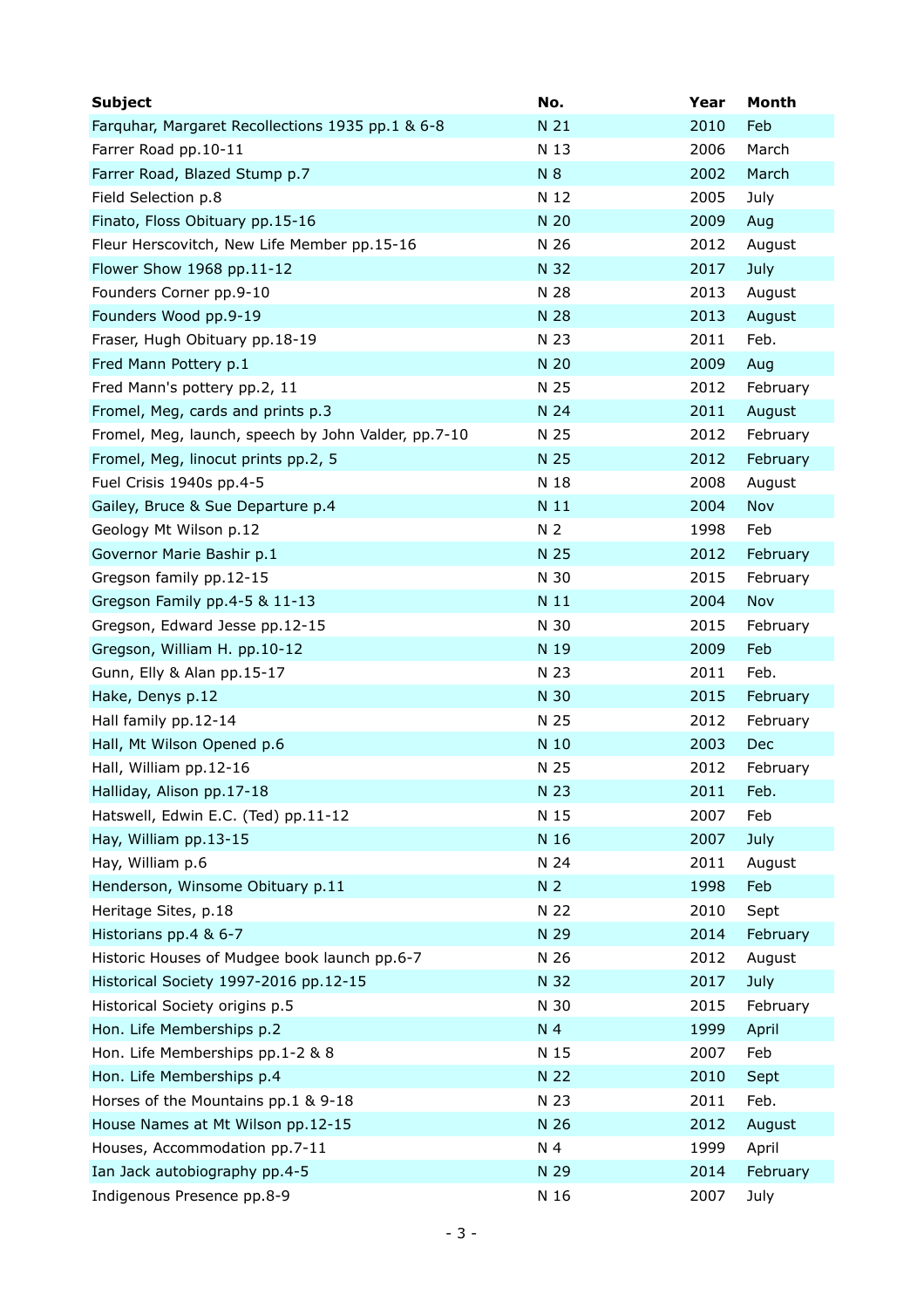| <b>Subject</b>                              | No.            | Year      | Month    |
|---------------------------------------------|----------------|-----------|----------|
| Inglis, James p.5                           | N 20           | 2009      | Aug      |
| Inglis, John p.9                            | N 15           | 2007      | Feb      |
| Inoue, Dr Hiroo Hon. Life Membership p.2    | N <sub>4</sub> | 1999      | April    |
| Irvine Mt Early Days pp.4-5                 | N 16           | 2007      | July     |
| Irvineholme, pp.16-17                       | N 22           | 2010      | Sept     |
| Irvineholme p.4                             | N 23           | 2011      | Feb.     |
| Irvineholme pp.11-13                        | N 23           | 2011      | Feb.     |
| Irvineholme, and Morley, Harold p.2         | N 28           | 2013      | August   |
| Irvineholme, Harold Morley p.7              | N 27           | 2013      | February |
| Jack, Ian autobiography pp.4-5              | N 29           | 2014      | February |
| Jazz p.4                                    | N 6            | 2000      | August   |
| Jazz pp.1 & 3-6                             | N 7            | 2001      | April    |
| Jazz pp.5-7                                 | N 9            | 2002-2003 | Dec-Jan  |
| Jazz pp.1-2                                 | N 11           | 2004      | Nov      |
| Jesse Gregson pp.12-15                      | N 30           | 2015      | February |
| Joshua Family p.6                           | N 24           | 2011      | August   |
| Joshua Family pp.7-9                        | N 22           | 2010      | Sept     |
| Kearney, John B. Obituary pp.11-12          | N 21           | 2010      | Feb      |
| Kennedy, Jan Obituary p.7                   | N 11           | 2004      | Nov      |
| Kirk Family pp.3 & 14                       | N 8            | 2002      | March    |
| Kirk Family p.6                             | N 13           | 2006      | March    |
| Kirk Family p.19                            | N 22           | 2010      | Sept     |
| Kirk, Alice J. Obituary p.13                | N 15           | 2007      | Feb      |
| Kirk, Alice p.7                             | N 20           | 2009      | Aug      |
| Kirk, Don Obituary pp.13-14                 | N 15           | 2007      | Feb      |
| Kirk, Herbert pp.15-17                      | N 30           | 2015      | February |
| Kirk, Peter Obituary pp.3-4 & 8             | N 9            | 2002-2003 | Dec-Jan  |
| Kirk, Septimus B.W. (Tom) pp.8-10           | N 17           | 2008      | Feb      |
| Kirk, Tom, Axeman - pp.13-16                | N 27           | 2013      | February |
| Kirk, Tom pp.8-10                           | N 17           | 2008      | Feb      |
| Kirk, Vivian C.L. p.7                       | N 12           | 2005      | July     |
| Knight-Brown Family pp.1 & 6-10             | N 18           | 2008      | August   |
| Knight-Brown, H.B. Obituary p.18            | N 12           | 2005      | July     |
| Knight-Brown, Nell Death p.7                | N 10           | 2003      | Dec      |
| Knight-Brown, Nell Obituary pp.9-10         | N 10           | 2003      | Dec      |
| Knight-Brown, Noel H. pp.12-13              | N 13           | 2006      | March    |
| Kookatonga pp.10-11                         | N 23           | 2011      | Feb.     |
| Lamb, Walter pp.10-11                       | N 14           | 2006      | Aug      |
| Lambs Hill p.8                              | N 12           | 2005      | July     |
| Lambs Hill p.10                             | N 14           | 2006      | Aug      |
| Land Titles pp.8-9                          | N 15           | 2007      | Feb      |
| Le Messurier, Les pp.15-18                  | N 29           | 2014      | February |
| Leonard, John Hon. Life Membership p.2      | N 4            | 1999      | April    |
| Leonard, Robin Hon. Life Membership p.2     | N 4            | 1999      | April    |
| Les Le Messurier, pp.15-18                  | N 29           | 2014      | February |
| Life Member Fleur Herscovitch, New pp.15-16 | N 26           | 2012      | August   |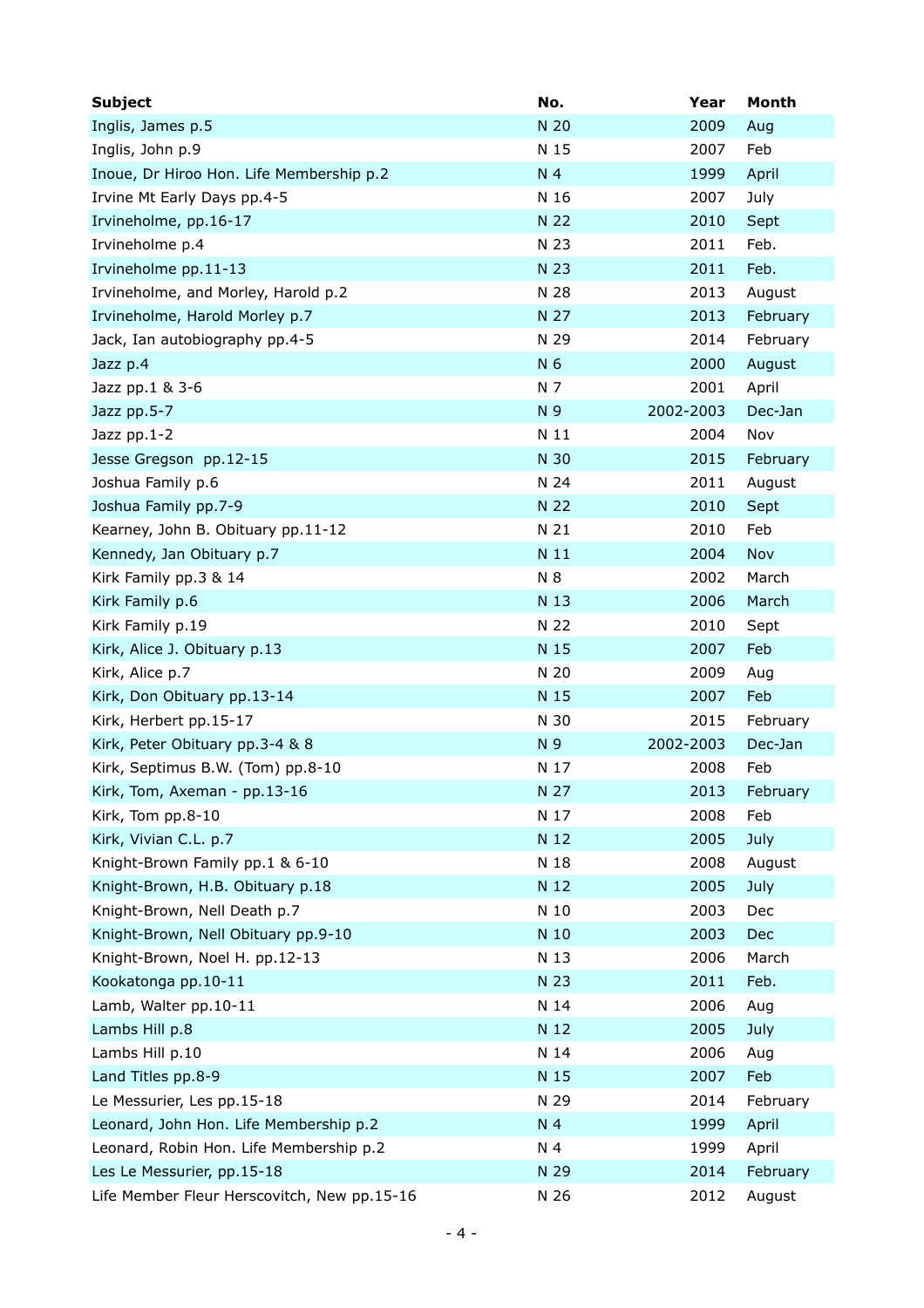| <b>Subject</b>                                             | No.  | Year      | Month      |
|------------------------------------------------------------|------|-----------|------------|
| Life Members, Zaharah & John Braybrooke p.2                | N 24 | 2011      | August     |
| Life Memberships Hon. p.2                                  | N 4  | 1999      | April      |
| Life Memberships Hon. pp.1-2 & 8                           | N 15 | 2007      | Feb        |
| Life Memberships Hon. p.4                                  | N 22 | 2010      | Sept       |
| Linocut prints, Meg Fromel pp.2, 5                         | N 25 | 2012      | February   |
| Lithgow Book p.12                                          | N 8  | 2002      | March      |
| Lithgow Mercury extracts pp.12-13                          | N 7  | 2001      | April      |
| Lithgow Small Arms Factory pp.10-12                        | N 26 | 2012      | August     |
| Luigi Strano Story pp.1 & 7-8                              | N 14 | 2006      | Aug        |
| Mann Brothers pp.4-5                                       | N 17 | 2008      | Feb        |
| Mann Family, Fleur Herscovitch, New Life Member pp.15-16   | N 26 | 2012      | August     |
| Mann, Alfred pp.12-15 & 17-18                              | N 29 | 2014      | February   |
| Mann, Fred F. pp.1 & 15-17                                 | N 12 | 2005      | July       |
| Mann, Fred Pottery p.1                                     | N 20 | 2009      | Aug        |
| Mann, Fred, Pottery p.4                                    | N 24 | 2011      | August     |
| Mann, Fred's pottery pp.2, 11                              | N 25 | 2012      | February   |
| Margaret Clark, Obituary p.3                               | N 25 | 2012      | February   |
| Mary Reynolds pp.7-8                                       | N 29 | 2014      | February   |
| Mason. Elisabeth Obituary p.14                             | N 15 | 2007      | Feb        |
| McLean, Noellie Obituary pp.10-11                          | N 21 | 2010      | Feb        |
| Meg Fromel launch, speech by John Valder, pp.7-10          | N 25 | 2012      | February   |
| Meg Fromel linocut prints pp.2, 5                          | N 25 | 2012      | February   |
| Memorial Seat & Plaque Unveiled p.1                        | N 10 | 2003      | <b>Dec</b> |
| Merewether Diaries, pp.17-18                               | N 22 | 2010      | Sept       |
| Merewether, Edward C. pp.1 & 4-8                           | N 20 | 2009      | Aug        |
| Merewether, John Obituary pp.14-15                         | N 18 | 2008      | August     |
| Mill, Tom's p.2                                            | N 14 | 2006      | Aug        |
| Moran, Bart; Post Office pp.8-9                            | N 31 | 2016      | February   |
| Morgan Blazed Stump, p.7                                   | N 8  | 2002      | March      |
| Morgan Blazed Stump, p.7                                   | N 10 | 2003      | Dec        |
| Morgan, Ern & Margaret Farewell p.5                        | N 13 | 2006      | March      |
| Morgan, Ern & Margaret, Blazed Stump p.7                   | N 10 | 2003      | Dec        |
| Morgan, Ern, Blazed Stump p.7                              | N 8  | 2002      | March      |
| Moriarty, John pp.5 & 14                                   | N 3  | 1998      | Sept       |
| Morley, Harold and Irvineholme p.2                         | N 28 | 2013      | August     |
| Morley, Harold, Irvineholme p.7                            | N 27 | 2013      | February   |
| Morley, Ronald MC pp.12-13                                 | N 19 | 2009      | Feb        |
| Mount Irvine 1898 pp.2-4                                   | N 32 | 2017      | July       |
| Mt Irvine Childhood pp.1-3                                 | N 13 | 2006      | March      |
| Mt Irvine Early Days pp.4-5                                | N 16 | 2007      | July       |
| Mt Irvine Memories pp.9-11                                 | N 5  | 1999      | Oct        |
| Mt Irvine Memories p.12                                    | N 9  | 2002-2003 | Dec-Jan    |
| Mt Irvine Memories pp.3 & 6-7                              | N 11 | 2004      | Nov        |
| Mt Irvine, Early Days pp.1 & 6-10                          | N 18 | 2008      | August     |
| Mt Irvine, Taihoa - Scrivener, Thomas Minto pp.11-12       | N 27 | 2013      | February   |
| Mt Wilson & Thornleigh; Stirling-Lewis, Tim (1943-2015) pr | N 31 | 2016      | February   |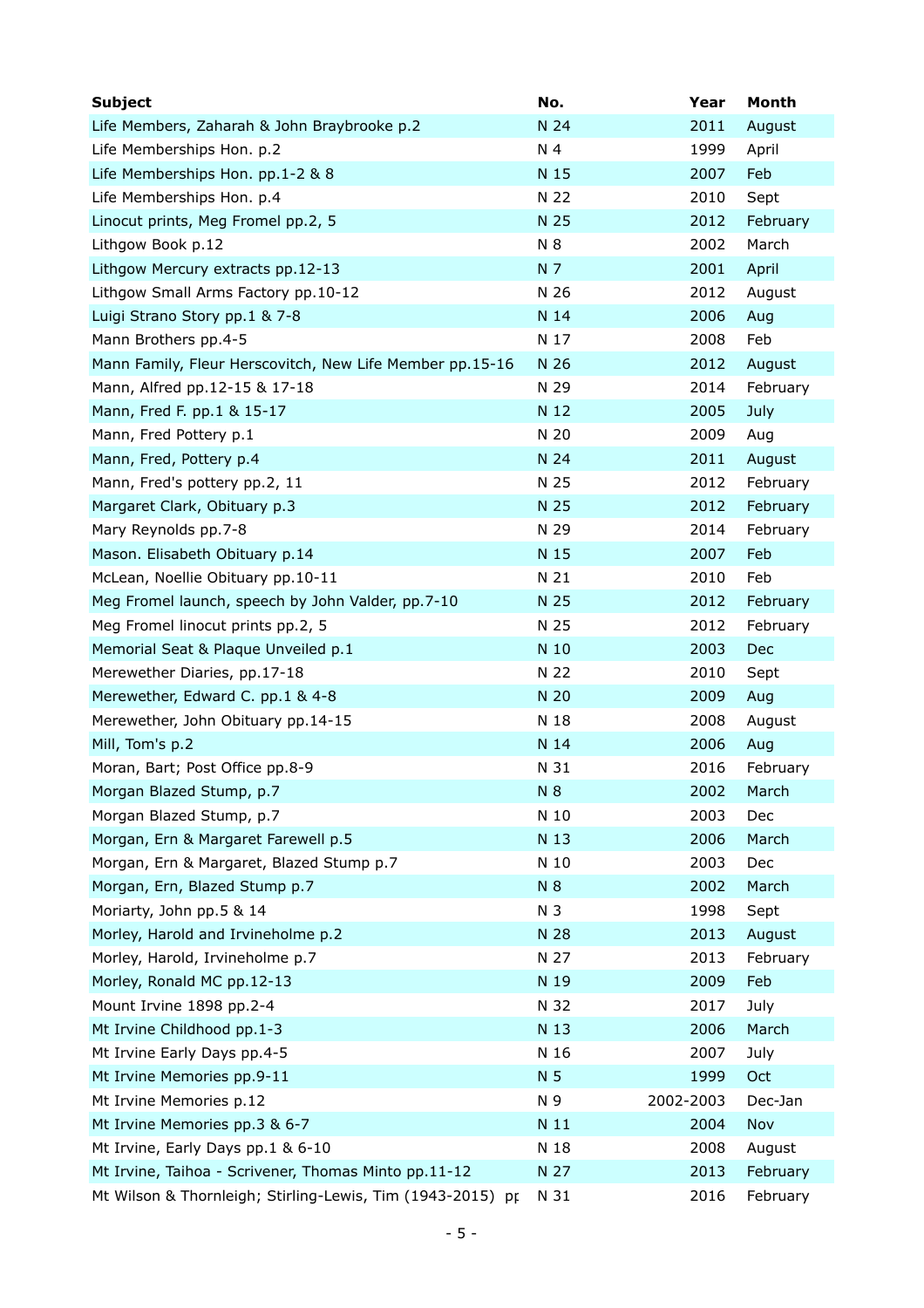| <b>Subject</b>                               | No.            | Year      | Month    |
|----------------------------------------------|----------------|-----------|----------|
| Mt Wilson Artefacts pp.8-9                   | N 13           | 2006      | March    |
| Mt Wilson Hall Opened p.6                    | N 10           | 2003      | Dec      |
| Mt Wilson in Lithgow Mercury pp.12-13        | N 7            | 2001      | April    |
| Mt Wilson Road photo p.6                     | N 14           | 2006      | Aug      |
| Mudgee Historic Houses, book launch pp.6-7   | N 26           | 2012      | August   |
| Naylor, Helen pp.11-13                       | N 23           | 2011      | Feb.     |
| Naylor, Ron Obituary pp.14-15                | N 19           | 2009      | Feb      |
| Obituary Artlett, Gwen I. p.11               | N 10           | 2003      | Dec      |
| Obituary Bell, W.T. pp.18-19                 | N 12           | 2005      | July     |
| Obituary Benjamin, Peter p.14                | N 19           | 2009      | Feb      |
| Obituary Bills, Avis p.16                    | N 16           | 2007      | July     |
| Obituary Brennan, Rodney p.13                | N 14           | 2006      | Aug      |
| Obituary Brooks, Rod p.16                    | N 13           | 2006      | March    |
| Obituary Collard, Max pp.14-15               | N 18           | 2008      | August   |
| Obituary Delbridge, Arthur pp.9-10           | N 30           | 2015      | February |
| Obituary Finato, Floss pp.15-16              | N 20           | 2009      | Aug      |
| Obituary Fraser, Hugh pp.18-19               | N 23           | 2011      | Feb.     |
| Obituary Helen Warliker (née Gregson) pp.3-4 | N 27           | 2013      | February |
| Obituary Henderson, Winsome p.11             | N <sub>2</sub> | 1998      | Feb      |
| Obituary Kearney, John B. pp.11-12           | N 21           | 2010      | Feb      |
| Obituary Kennedy, Jan p.7                    | N 11           | 2004      | Nov      |
| Obituary Kirk, Alice J. p.13                 | N 15           | 2007      | Feb      |
| Obituary Kirk, Don pp.13-14                  | N 15           | 2007      | Feb      |
| Obituary Kirk, Peter pp.3-4 & 8              | N 9            | 2002-2003 | Dec-Jan  |
| Obituary Knight-Brown, H.B. p.18             | N 12           | 2005      | July     |
| Obituary Knight-Brown, Nell pp.9-10          | N 10           | 2003      | Dec      |
| Obituary Margaret Clark p.3                  | N 25           | 2012      | February |
| Obituary Mason. Elisabeth p.14               | N 15           | 2007      | Feb      |
| Obituary McLean, Noellie pp.10-11            | N 21           | 2010      | Feb      |
| Obituary Merewether, John pp.14-15           | N 18           | 2008      | August   |
| Obituary Naylor, Ron pp.14-15                | N 19           | 2009      | Feb      |
| Obituary Prentice, James pp.14-15            |                |           |          |
|                                              | N 15           | 2007      | Feb      |
| Obituary Reynolds, Ellis pp.6-8              | N 30           | 2015      | February |
| Obituary Ross, Anne p.15                     | N 20           | 2009      | Aug      |
| Obituary Silvey, Gwen p.7                    | N 11           | 2004      | Nov      |
| Obituary Smart, Bill pp.2-8 & 12             | N 5            | 1999      | Oct      |
| Obituary Smart, Wilga pp.15-16               | N 19           | 2009      | Feb      |
| Obituary Smith, Kathleen H. p.14             | N 20           | 2009      | Aug      |
| Obituary Strano, Luigi pp.14-15              | N 20           | 2009      | Aug      |
| Obituary Sullivan, Cec. pp.19-20             | N 12           | 2005      | July     |
| Obituary Turtle, Alison pp.14-15             | N 14           | 2006      | Aug      |
| Obituary Valder, Isa pp.14-15                | N 4            | 1999      | April    |
| Obituary Valder, Isa pp.3 & 7-10             | N 6            | 2000      | August   |
| Obituary Waller, Edith p.10                  | N 10           | 2003      | Dec      |
| Obituary Waller, Neville pp.14-15            | N 17           | 2008      | Feb      |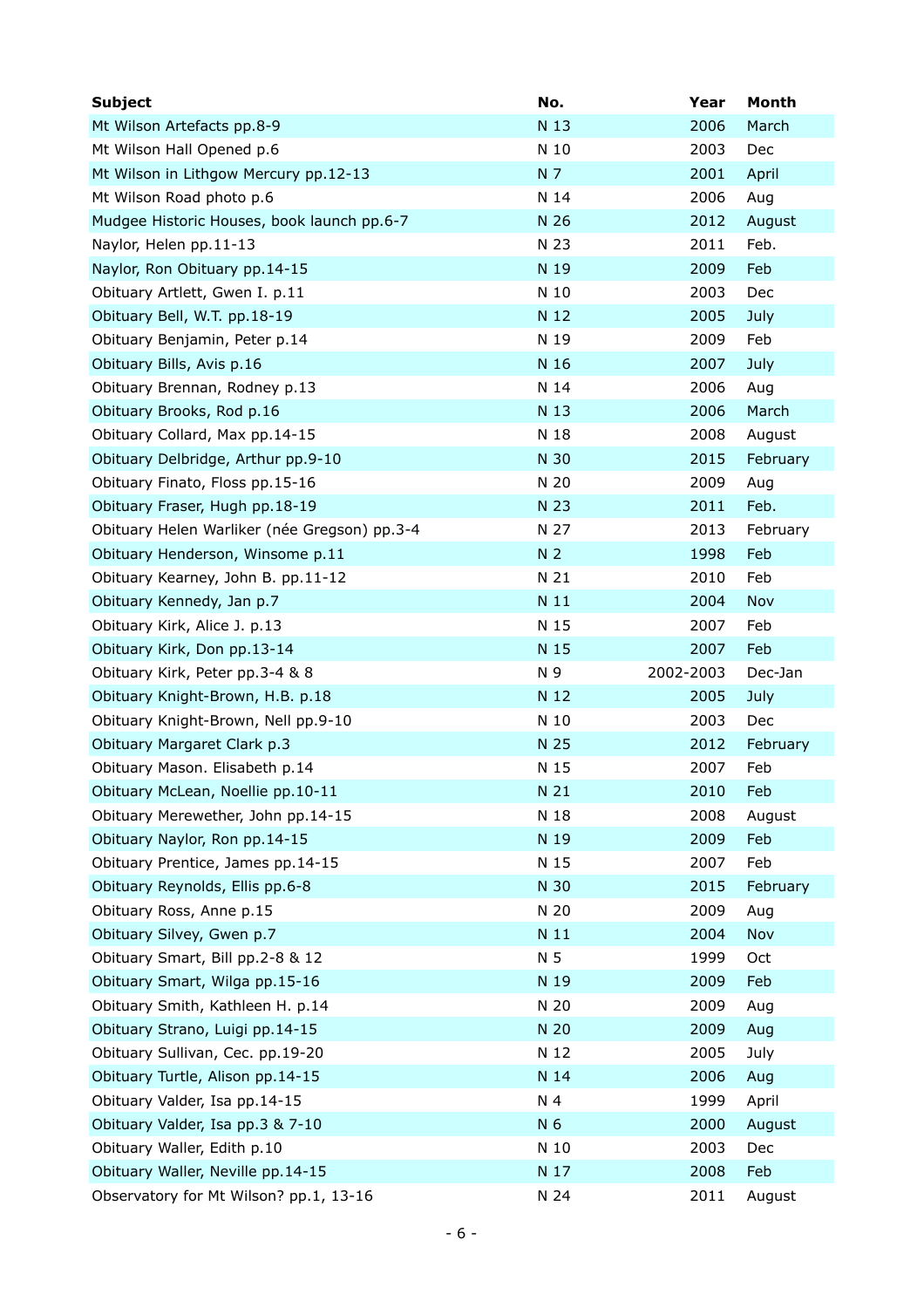| <b>Subject</b>                                              | No.            | Year      | Month    |
|-------------------------------------------------------------|----------------|-----------|----------|
| Opening, Bowens Creek Road pp.4-5                           | N 28           | 2013      | August   |
| Painui pp.1 & 6-8                                           | N 18           | 2008      | August   |
| Patrick White Exhibition pp.1, 11-12                        | N 25           | 2012      | February |
| Patrick White Exhibition pp.1-3                             | N 26           | 2012      | August   |
| Photographs 1875-1880 by Bischoff, J.: John Rae collection  | N 31           | 2016      | February |
| Place Names p.14                                            | N 11           | 2004      | Nov      |
| Portrait of Two Mountains p.4                               | N 26           | 2012      | August   |
| Post Office pp.11-14                                        | N 4            | 1999      | April    |
| Post Office p.5                                             | N 21           | 2010      | Feb      |
| Post Office; Bart Moran pp.8-9                              | N 31           | 2016      | February |
| Postal Services p.12                                        | N <sub>3</sub> | 1998      | Sept     |
| Pottery, Fred Mann p.1                                      | N 20           | 2009      | Aug      |
| Pottery, Fred Mann p.4                                      | N 24           | 2011      | August   |
| Pottery, Fred Mann pp.2, 11                                 | N 25           | 2012      | February |
| Prentice, James Obituary pp.14-15                           | N 15           | 2007      | Feb      |
| President's Report for 2012 p.5                             | N 26           | 2012      | August   |
| President's Report for 2013 pp.1-3                          | N 29           | 2014      | February |
| Progress Association, Mt Wilson pp.5-10                     | N 28           | 2013      | August   |
| Pupils, School 1936 p.10                                    | N 20           | 2009      | Aug      |
| Rae collection; Photographs 1875-1880 by Bischoff, J. pp.2- | N 31           | 2016      | February |
| Raines, Elizabeth OAM p.3                                   | N 12           | 2005      | July     |
| Recollections, Margaret Farquhar 1935 pp.1 & 6-8            | N 21           | 2010      | Feb      |
| Remembrance Day 2004 pp.12-15                               | N 13           | 2006      | March    |
| Remembrance Day 2004 pp.5-7                                 | N 12           | 2005      | July     |
| Remembrance Day 2006 pp.1 & 10-12                           | N 15           | 2007      | Feb      |
| Remembrance Day 2007 pp.3-6                                 | N 17           | 2008      | Feb      |
| Remembrance Day 2008 pp.1 & 10-13                           | N 19           | 2009      | Feb      |
| Remembrance Day 2011 pp.12-16                               | N 25           | 2012      | February |
| Remembrance Day 2012 pp.10                                  | N 27           | 2013      | February |
| Remembrance Day 2013 p.10                                   | N 29           | 2014      | February |
| Remembrance Day 2013 pp.5-6                                 | N 27           | 2013      | February |
| Reserve, Cathedral pp.7-9                                   | N 26           | 2012      | August   |
| Reserves, Wynne and Cathedral p.8                           | N 24           | 2011      | August   |
| Reynolds, Ellis Hon. Life Membership pp.1-2 & 8             | N 15           | 2007      | Feb      |
| Reynolds, Ellis Obituary p.5, pp.6-8                        | N 30           | 2015      | February |
| Reynolds, Mary Hon. Life Membership pp.1-2 & 8              | N 15           | 2007      | Feb      |
| Reynolds, Mary pp.7-8                                       | N 29           | 2014      | February |
| Reynolds, Mary, OAM p.3                                     | N 23           | 2011      | Feb.     |
| Roads pp.5-9                                                | N 28           | 2013      | August   |
| Rollo Clarke pp.19-21                                       | N 32           | 2017      | July     |
| Ross, Anne Death p.12                                       | N 20           | 2009      | Aug      |
| Ross, Anne Obituary p.15                                    | N 20           | 2009      | Aug      |
| Saw Mills pp.1, 16-20                                       | N 24           | 2011      | August   |
| Sawing pp.1 & 13                                            | N 3            | 1998      | Sept     |
| Sawmill 1946, Tom & Peter Kirk - pp.13-15                   | N 27           | 2013      | February |
| School Mt Wilson pp.1 & 11                                  | N 9            | 2002-2003 | Dec-Jan  |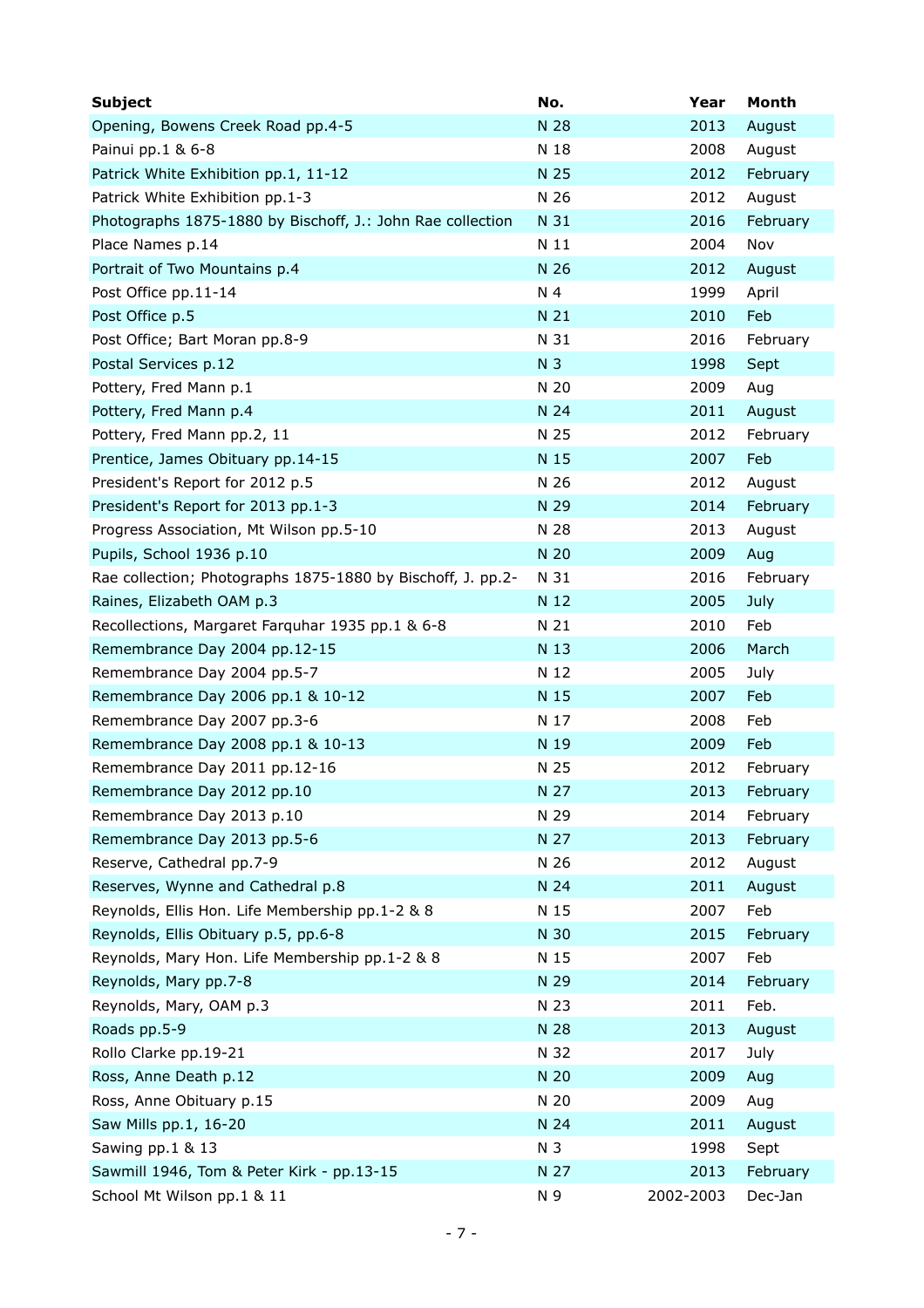| <b>Subject</b>                                             | No.            | Year      | Month      |
|------------------------------------------------------------|----------------|-----------|------------|
| School Pupils, 1936 p.10                                   | N 20           | 2009      | Aug        |
| Scrivener Family pp.1-3                                    | N 13           | 2006      | March      |
| Scrivener Plaque p.13                                      | N 8            | 2002      | March      |
| Scrivener, Bill pp.10-11                                   | N 23           | 2011      | Feb.       |
| Scrivener, C.R. p.3                                        | N 28           | 2013      | August     |
| Scrivener, Charles R. pp.1 & 4-5                           | N 8            | 2002      | March      |
| Scrivener, Percy pp. pp.5-6                                | N 12           | 2005      | July       |
| Scrivener, Thomas Minto - Mt Irvine, Taihoa pp.11-12       | N 27           | 2013      | February   |
| Seven Good Men pp.3 & 14                                   | N 8            | 2002      | March      |
| Shadforth Road p.11                                        | N 14           | 2006      | Aug        |
| Shadforth, Henry p.11                                      | N 14           | 2006      | Aug        |
| Shasta Lodge pp.17-18                                      | N 23           | 2011      | Feb.       |
| Sights Reserve Trust p.10                                  | N 28           | 2013      | August     |
| Signs pp.11-12                                             | N 18           | 2008      | August     |
| Silva Plana pp.3 & 12-13                                   | N <sub>3</sub> | 1998      | Sept       |
| Silva Plana pp.6-7                                         | N 24           | 2011      | August     |
| Silvey, Gwen Obituary p.7                                  | N 11           | 2004      | Nov        |
| Small Arms Factory, Lithgow pp.10-12                       | N 26           | 2012      | August     |
| Smart Family pp.9-11                                       | N 5            | 1999      | <b>Oct</b> |
| Smart Memorial p.1                                         | N 10           | 2003      | Dec        |
| Smart, Bill Hon. Life Membership p.2                       | N 4            | 1999      | April      |
| Smart, Bill Obituary pp.2-8 & 12                           | N 5            | 1999      | Oct        |
| Smart, Dot Hon. Life Membership p.2                        | N 4            | 1999      | April      |
| Smart, Florence pp.13-14                                   | N 23           | 2011      | Feb.       |
| Smart, Jane & Bill p.1                                     | N 10           | 2003      | Dec        |
| Smart, Ron Hon. Life Membership p.2                        | N 4            | 1999      | April      |
| Smart, Wilga Obituary pp.15-16                             | N 19           | 2009      | Feb        |
| Smith, Colin pp.13-16                                      | N 31           | 2016      | February   |
| Smith, Kathleen H. Death pp.11-12                          | N 20           | 2009      | Aug        |
| Smith, Kathleen H. Obituary p.14                           | N 20           | 2009      | Aug        |
| St George's Church p.5                                     | N 10           | 2003      | Dec        |
| St George's Church pp.4-6                                  | N 15           | 2007      | Feb        |
| Stephen Family. pp.5-9 & 13-15                             | N 22           | 2010      | Sept       |
| Stephen Lane p.9                                           | N 14           | 2006      | Aug        |
| Stephen, Matthew H. pp.5-9 & 13-15                         | N 22           | 2010      | Sept       |
| Stephen, Matthew Henry pp.11-12                            | N 14           | 2006      | Aug        |
| Stephen, Seppy A. pp.9-10                                  | N 14           | 2006      | Aug        |
| Stirling-Lewis, Tim (1943-2015); Mt Wilson & Thornleigh pp | N 31           | 2016      | February   |
| Storm Damage p.9                                           | N 24           | 2011      | August     |
| Strano, Luigi Death p.12                                   | N 20           | 2009      | Aug        |
| Strano, Luigi Obituary pp.14-15                            | N 20           | 2009      | Aug        |
| Strano, Luigi Story pp.1 & 7-8                             | N 14           | 2006      | Aug        |
| Sullivan, Cec. Obituary pp.19-20                           | N 12           | 2005      | July       |
| Surveyor pp.1 & 4-5                                        | N 8            | 2002      | March      |
| Taihoa, Mt Irvine - Scrivener, Thomas Minto pp.11-12       | N 27           | 2013      | February   |
| Taihoa p.12                                                | N 9            | 2002-2003 | Dec-Jan    |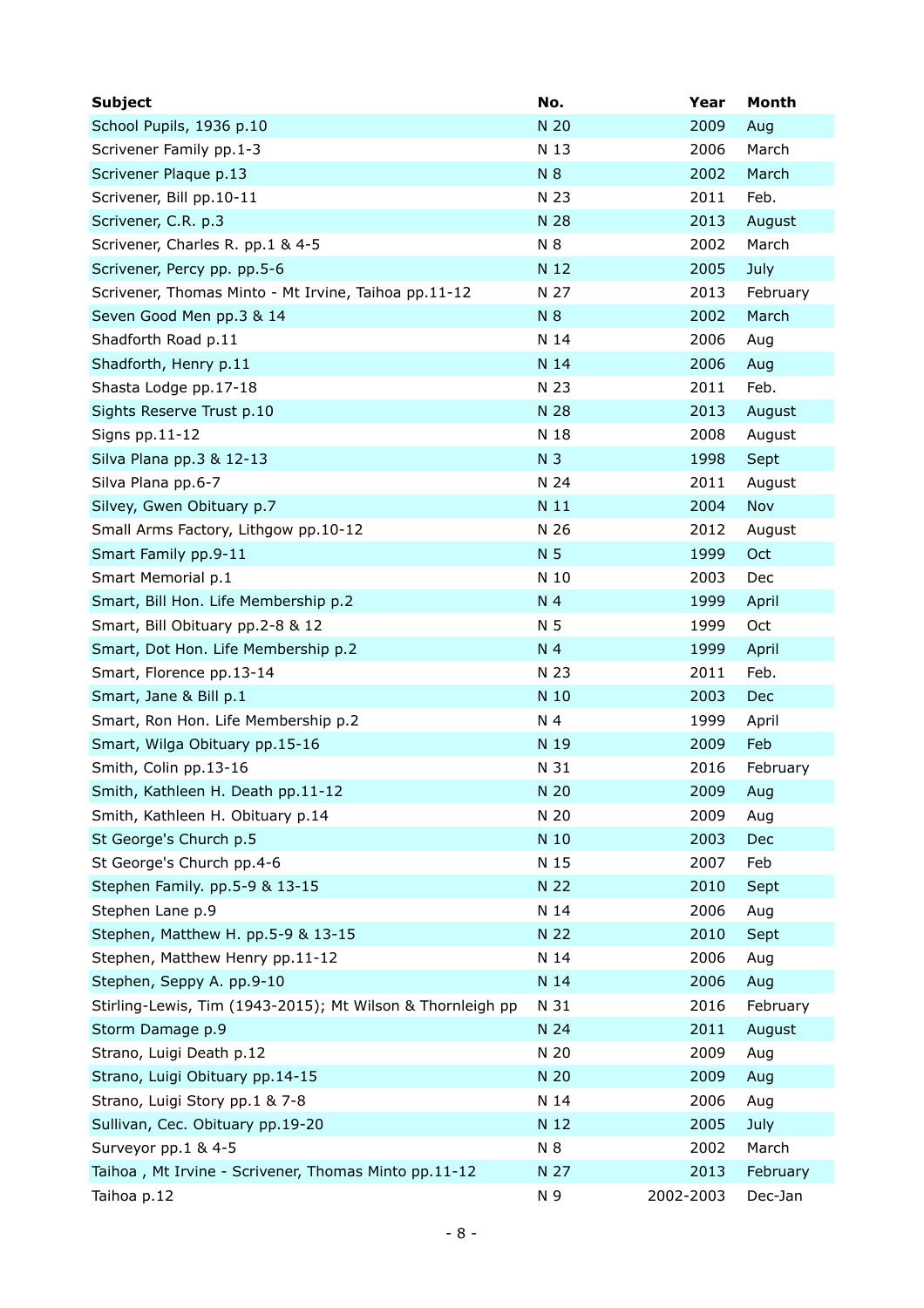| <b>Subject</b>                                    | No.            | Year      | Month    |
|---------------------------------------------------|----------------|-----------|----------|
| Thompson's Shack pp.15 & 20                       | N 4            | 1999      | April    |
| Tom's Mill p.2                                    | N 14           | 2006      | Aug      |
| Travel to Mount Irvine 1898 pp.2-4                | N 32           | 2017      | July     |
| Tree Fern House Names at Mt Wilson pp.12-15       | N 26           | 2012      | August   |
| Trees, The Avenue p.8                             | N 30           | 2015      | February |
| Trough 1894; near Bell pp.17-18                   | N 31           | 2016      | February |
| Turkish Bath collapse p.8                         | N 21           | 2010      | Feb      |
| Turkish Bath Museum Exhibition pp.4-5             | N 3            | 1998      | Sept     |
| Turkish Bath Opening pp.1-4                       | N <sub>2</sub> | 1998      | Feb      |
| Turkish Bath origins pp.1 & 11                    | N 6            | 2000      | August   |
| Turkish Bath pp.10-11                             | N 7            | 2001      | April    |
| Turkish Bath pp.9 & 11                            | N 8            | 2002      | March    |
| Turkish Bath pp.12-13                             | N 16           | 2007      | July     |
| Turkish Bath p.11                                 | N 28           | 2013      | August   |
| Turkish Bath p.2                                  | N 29           | 2014      | February |
| Turkish Bath Progress pp.7-10                     | N 3            | 1998      | Sept     |
| Turkish Bath Renovations pp.4-6                   | N 4            | 1999      | April    |
| Turkish Bath Restoration pp.1 & 4-7               | N <sub>1</sub> | 1997      | August   |
| Turkish Bath Restoration pp.5-6                   | N <sub>2</sub> | 1998      | Feb      |
| Turkish Bath Restoration, Alan Croker p.4         | N 25           | 2012      | February |
| Turkish Bath Tour pp.1-2                          | N <sub>1</sub> | 1997      | August   |
| Turkish Bath traditions pp.13-16                  | N <sub>2</sub> | 1998      | Feb      |
| Turkish Bath works pp.5-6                         | N 6            | 2000      | August   |
| Turkish Bath, Welded gate pp.4-5                  | N 27           | 2013      | February |
| Turkish Baths Mediterranean pp.18-19              | N 4            | 1999      | April    |
| Turnidge, Graham Death p.7                        | N <sub>1</sub> | 1997      | August   |
| Turtle, Alison Obituary pp.14-15                  | N 14           | 2006      | Aug      |
| Two Mountains, Portrait p.4                       | N 26           | 2012      | August   |
| Valder Family pp.3 & 7-10                         | N 6            | 2000      | August   |
| Valder family pp.5-6                              | N 17           | 2008      | Feb      |
| Valder family pp.7-10                             | N 25           | 2012      | February |
| Valder, Dr Peter Hon. Life Membership p.2         | N 4            | 1999      | April    |
| Valder, Isa Obituary pp.14-15                     | N 4            | 1999      | April    |
| Valder, Isa Obituary pp.3 & 7-10                  | N 6            | 2000      | August   |
| Valder, John Hon. Life Membership p.2             | N 4            | 1999      | April    |
| Valder, John Memories pp.4 & 7-11                 | N 2            | 1998      | Feb      |
| Valder, John, speech at Meg Fromel launch pp.7-10 | N 25           | 2012      | February |
| Waller, Edith Death p.7                           | N 10           | 2003      | Dec      |
| Waller, Edith Obituary p.10                       | N 10           | 2003      | Dec      |
| Waller, Neville Obituary pp.14-15                 | N 17           | 2008      | Feb      |
| War Memorial p.9                                  | N 9            | 2002-2003 | Dec-Jan  |
| Warliker (née Gregson), Helen pp.3-4              | N 27           | 2013      | February |
| Website, searching our pp.8-9                     | N 27           | 2013      | February |
| Welded gate, Turkish Bath pp.4-5                  | N 27           | 2013      | February |
| White, Patrick Exhibition pp.1, 11-12             | N 25           | 2012      | February |
| White, Patrick, Exhibition pp.1-3                 | N 26           | 2012      | August   |